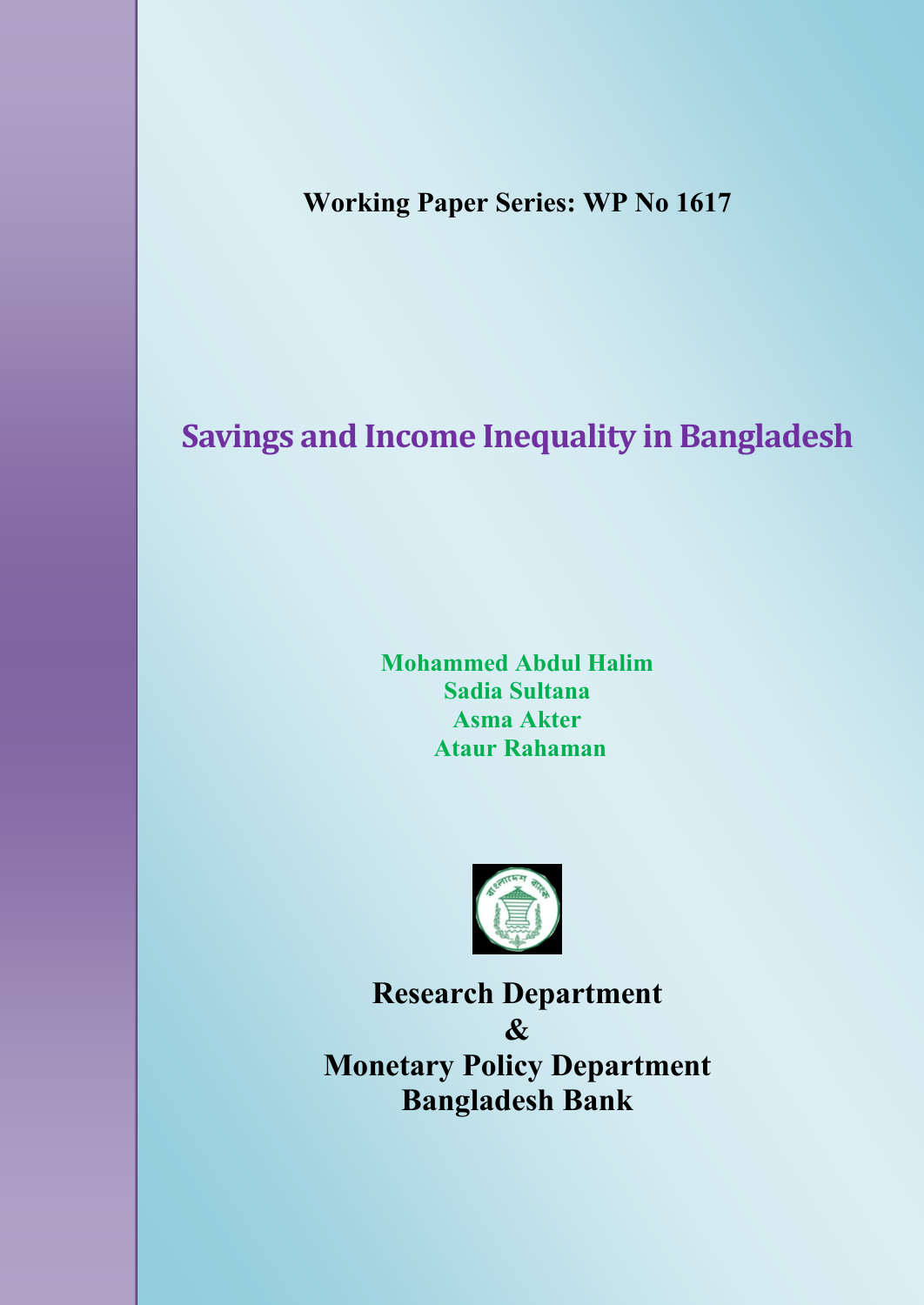## **Savings and Income Inequality in Bangladesh**

Mohammed Abdul Halim Sadia Sultana Asma Akter Ataur Rahaman

## **Abstract**

Whether there exists any relationship between income inequality and savings behavior has remained an inconclusive area in economics. Theoretically this relationship is ambiguous and there is a lot of scope for exploring the case for Bangladesh. We scrutinize the pattern of domestic savings and income inequality from existing literature and data and find a number of features of the relationship. Moreover, we find that the relationship of income inequality and savings in Bangladesh is not linear and that the direction of this relationship varies with changes in economic policies. Empirical evidence suggests that liberalization has increased income inequality at least initially. But Bangladesh sees stagnancy in income inequality since the mid 1990s. Hence, income inequality should not be attributed to the market economy or liberalization at the growing stage of an economy like Bangladesh.

JEL Code: E21, E22, J88, O15. Keywords: savings, growth, inequality, investment, income distribution, consumption.

The authors of this paper work respectively as Deputy General Manager and Assistant Directors, Research Department and Monetary Policy Department, of Bangladesh Bank. Any views expressed in this paper are authors' own and do not reflect that of Bangladesh Bank. The authors are thankful to Anupam Das, Biru Paksha Paul, and Md. Akhtaruzzaman, whose comments helped improve the earlier versions of this study. Comments are most welcome to: mohammad.abdul@bb.org.bd.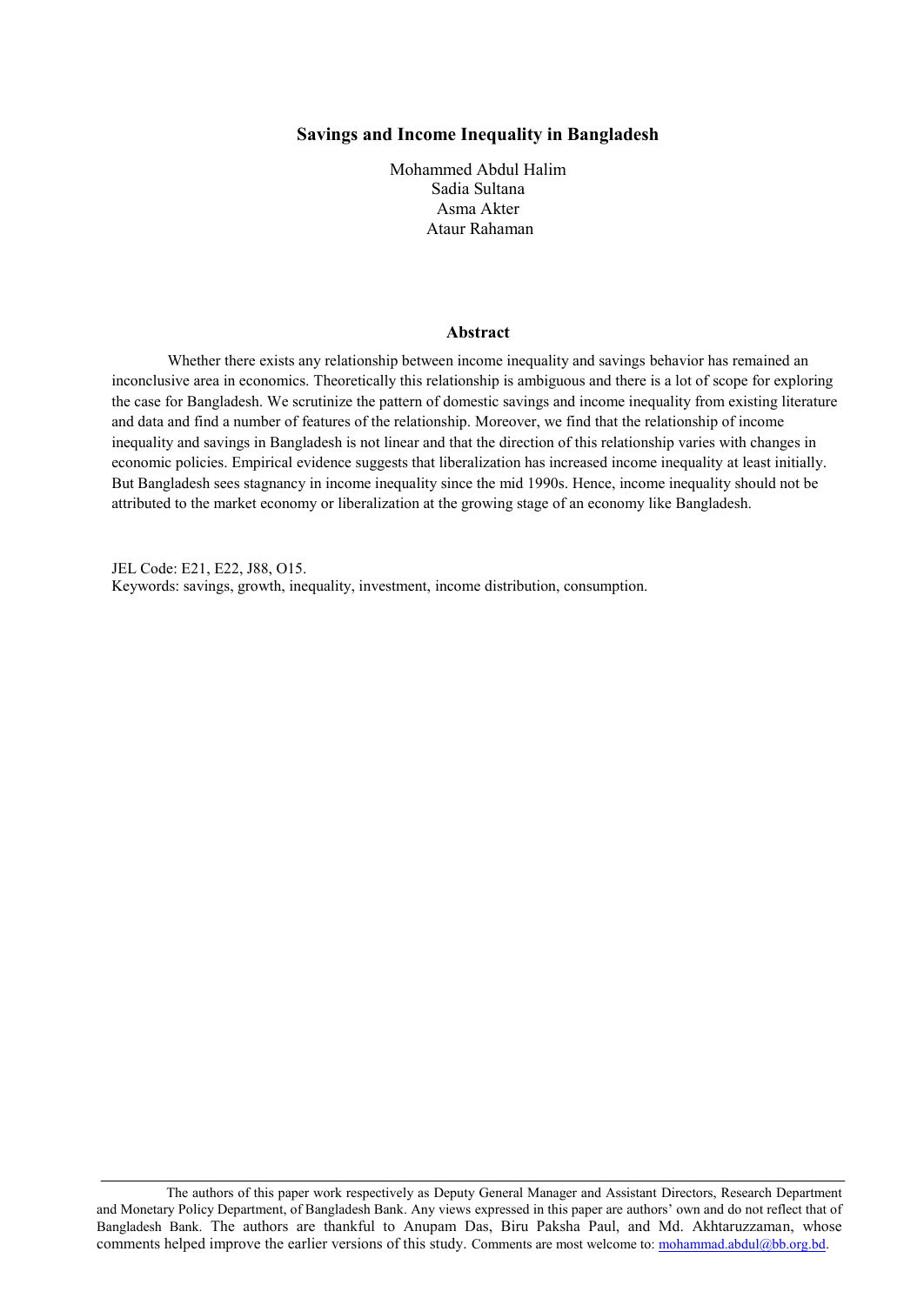## **1. Introduction**

A large number of theories connect economic growth to income inequality. Savings is one of the underlying driving forces of economic growth along with investment (Li and Zou, 2004). For an exhaustive study on the impact of income inequality on economic growth, the knowledge on the impact of income inequality on savings is crucial.

Most of the existing theories explain the impact of income inequality on economic growth. In explaining economic growth the two underlying variables savings and investment are of importance. Savings mobilization facilitates transformation of savings into investment and income inequality influences savings mobilization. The existing theories explore the determinants of savings; however, they do not take any conclusive stance regarding the impact of income inequality on savings. Many of the empirical works undertaken to explore this relationship of income inequality with savings also find the relationship to be ambiguous. A large number of theories and empirical works exist on the relationship of savings and income inequality yet none of the works was done for the economy of Bangladesh.

Consumption and savings behavior of a country depend on the pattern of income distribution. According to economic theory (Keynesian) propensity to consume is very high for people in the low income deciles, moderate for the mid income deciles and low for the high income deciles. On the other hand, propensity to save is very high for people in the high income deciles, moderate for the mid income deciles and low for the low income deciles. The Lorenz curve shows the distribution of income within the population in an economy. The Gini index is a ratio calculated from Lorenz curve. At present, for our economy Gini index is 0.39, which means 39 percent people are living below the poverty line. Moreover, research on consumption behavior shows that our propensity to consume is 0.9. Therefore, around 50 percent population of Bangladesh lives below or near the poverty line and their consumption is very high and savings very low. With this theoretical and practical backdrop, we attempt to explore the relationship of savings and income inequality for Bangladesh.

We explore the existing theories and empirical works on several developed and developing economies regarding the relationship of savings and income inequality. With the knowledge from this existing literature, we investigate the pattern of income inequality and savings individually and also sketch out the overtime connection between them for the economy of Bangladesh.

## **2. Literature**

#### **2.1. Theories**

Overtime, the notion that income inequality is a natural, inevitable and necessary way to economic growth evolved into quite the opposite notion. It is not an inevitable way towards growth and neither a natural or necessary one. New theories and empirical works find that income inequality under certain circumstances can appear an obstacle to growth.

Classical approach suggested that propensity to save is positively related to wealth and therefore income inequality ensures that income is going towards the agents who would tend to save more (Galor, 2009). In this line of argument inequality was good for economic growth. The neoclassical approach discarded the notion of heterogeneous agents and therefore in the neo classical approach income inequality was not a variable with impact, it was merely a consequence of economics activities (Galor, 2009). Modern theories and contemporary literature has made its path towards developing an entirely opposite notion on this relationship.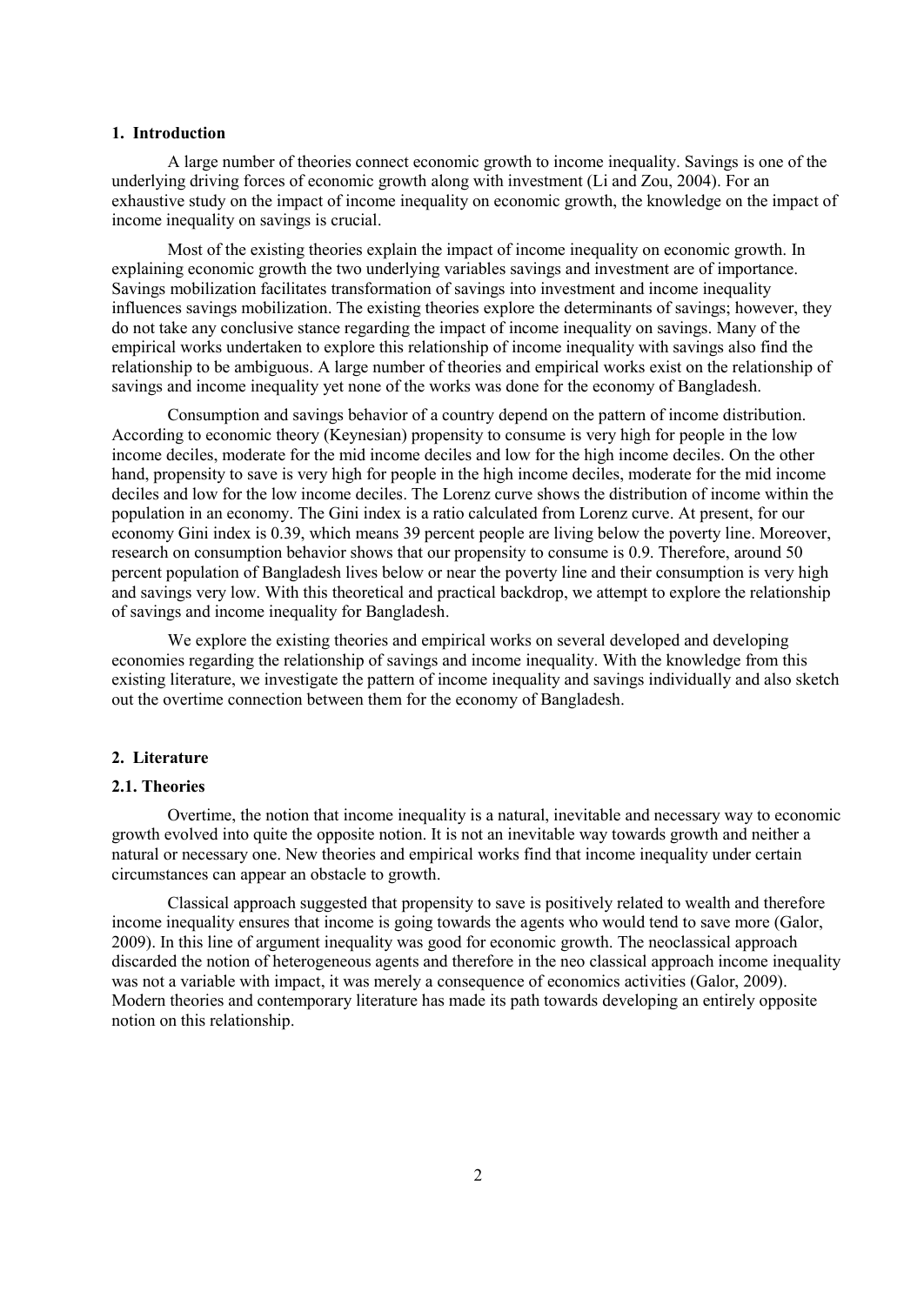Dusenberry (1949) introduces the relative income hypothesis in his seminal work 'Income, Savings and the Theory of Consumer Behavior'. He finds that, studies based on cross sectional budget surveys (1935-36 and 1941-42) reveal an increase in savings to income ratio, whereas Kuznet's (1942) time series data on savings and income show that savings ratio is trendless. Explaining this controversy in data, Dusenberry (1949) proposes an individual consumption function that depends both on individual's current income as well as the income of the group that represents the individual in the income distribution of the economy. From this he concludes that aggregate savings ratio will be independent of the absolute level of income since, with any given income distribution each individual will have a unique function explaining his savings to income ratio.

Modigliani and Brumberg (1954) and Friedman (1957) explore the savings behavior through the permanent income hypothesis. According to the permanent income hypothesis, despite the cross-sectional correlation of savings and income, consumption ultimately coincides with income. Since, cohorts smoothen their lifetime consumption and consume savings at a future date, when they have no more income inflow.

The two theories discussed above simultaneously explain the savings behavior of an individual. Human beings are both forward looking and outward looking. Their individual satisfaction from consumption depends both on their own lifetime income as well as their reference groups' lifetime income. Savings rate increase with lifetime income and decrease with the level of income of the reference group (Alvarez-Cuadrado and Vilalta, 2016). Therefore, an increase in the variation in wages leads to an increase in savings inequality.

Schmidt-Hebbel and Serven (2000) in their paper argue that the orthodox theories connect savings positively with income inequality and yet, there exist a counter argument from the political economy perspective. They argue that firms are typically the primary source of financing private investment and they retain (save) a portion of their earning for investment. With higher inequality in the income distribution firms' savings will be higher, since firm ownership falls to the upper income groups. Therefore, inequality is good for aggregate savings. However, speaking from the political economy point of view, higher inequality leads to social tension. A society with high inequality also has greater demand for redistribution and therefore higher taxation. This higher taxation that leads to lower returns on investment results in decrease in investment. Moreover, the resulting uncertainties due to social unrest lead to decrease in investment as well. This lowering of investment would eventually upset productivity. This adverse effect on growth would reduce firms' savings.

Thus, the direction of aggregate savings will depend on how households and firms make their savings decisions. When, the decision making process of the household is same as the firm, income redistribution through taxation will lower savings. On the other hand, if the decision making process of the household and the firm differ, there is a possibility that income redistribution will increase savings. A possible explanation of the difference in the decision making processes can be that, for a sole proprietorship the firm and the owner of household might take the same investment decision while, for joint ventures this might differ.

Li and Zou (2004) incorporate a political economy argument for public spending in an overlapping generation model to test the classical assumptions that the working class saves zero percent of their income and entrepreneurs save the larger fraction of their income. The argument they pick is about the decision of spending on public good. Instead of a flat assumption regarding the decision of spending on public good they borrow the proposition of a voting mechanism for public good (Alesina and Rodrik, 1994; Persson and Tabellini, 1994; and Perroti 1993). Such a mechanism would bring forth the decision of the median voter. They assume that the tax rate is a function of the income distribution and from there, they conclude that if this relationship is positive then it increases taxes and as a result savings decline and for if this relationship is negative then it decreases taxes and as a result savings increases.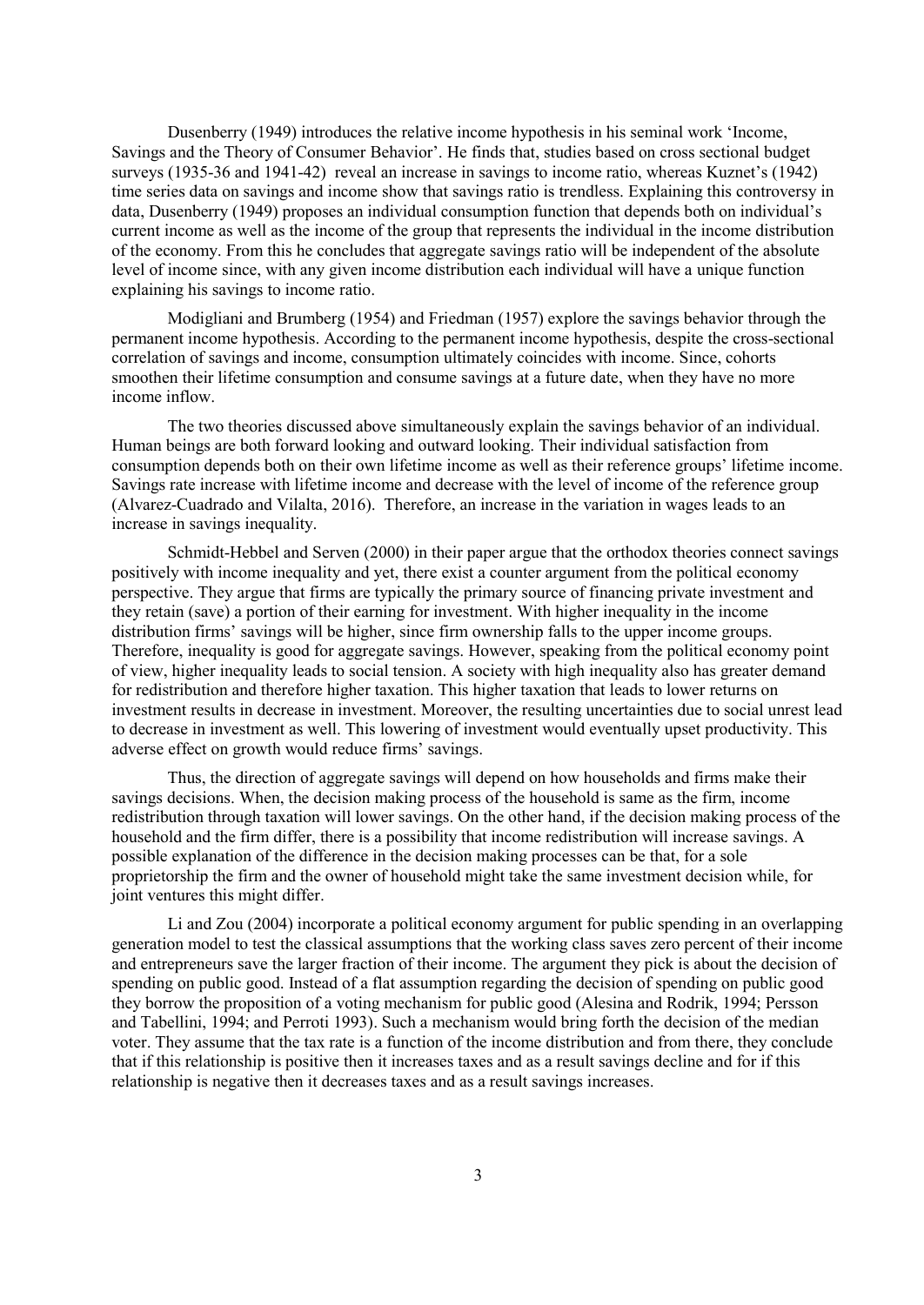Borrowing constraint has an impact on the relationship between savings and income inequality (Schmidt-Hebbel and Serven, 2000). When there is a borrowing constraint, consumers tend to buffer consumption with savings (Deaton, 1991). In a situation where borrowing constraint affects the poor households more than the rich households, the opportunity of redistribution from the rich to poor lowers the need for savings. Therefore, a redistribution of income in a situation where there used to be a borrowing constraint, aggregate savings would fall. However, the individuals with a preference for buffer stock tend to gravitate towards a targeted wealth to income ratio. As a result, borrowing constraint might have less impact on savings ratio in the long run than in the short run.

Marginal propensity to consume declines with the level of wealth, therefore the individuals with low asset base tend to consume more out of wealth compared to the individuals with high asset base (Schmidt-Hebbel and Serven, 2000). With this line of reasoning any redistribution of assets towards the poor would upset aggregate savings, since their marginal propensity to consume from the increased income level would be higher than that of the rich. However, arguing from the opposite side, if the poor face greater uncertainty, are more risk averse and have limited access to risk diversification, they will tend to save more. Under such circumstances, redistribution from the rich to the poor would increase aggregate savings.

Mendes (2013) in 'Inequality and Growth: an overview of the theory' comes up with the argument of investment indivisibility. According to this argument, when productive activities require large sunk cost and people cannot turn to a credit market to borrow for investment, the only way to have a large lump of money to make investment possible is concentrating income and wealth in the hands of a small group in the society. The poor in this way would have a small share of the national income only benefitting from the 'trickle down' effect of the growth form new investments. On the other hand, an increase in inequality renders more people with lesser capacity to invest. This fall in investment can only be compensated by increased investment from those who are capable of investing as much as they want to. However, this increase in demand for capital would only happen if the interest rate falls. However, in a situation where savings is interest sensitive, a fall in interest rate would eventually discourage savings.

Workers' behavior in low paying jobs depends on the expectation of wage growth and workers' behavior near the top of the distribution depends on the possibility of job loss (Lise, 2006). According this behavior of workers towards their jobs at different points of the earnings distribution their savings behavior differ. Workers around the top of the distribution tend to save more as to insure against the potential decline in income resulting from a job loss whereas for workers with low paying jobs the cost of losing job is lower and therefore they do not tend to save much. This difference in savings behavior for high wage and low wage workers in turn generates a more equilibrium wealth distribution compared to the equilibrium wage distribution.

Individuals have the tendency to indulge in an immediate pleasure and push plans of responsible behavior into the future (Mendes, 2013). To prevent this tendency people usually rely on commitment devices. In this case the poor usually appear to have commitment devices less available in general and they tend to be less efficient as well compared to those available to the rich. The poor therefore have to rely on their self-control more to keep themselves away from spending money outside of plan. A comparatively more difficult living circumstance, uncertainty, socioeconomic restrictions along with the greater proportion of income that is used to pay for a slip in the self-retrain, the poor tend to lose more of their savings perspectives than the rich.

One more argument that is made in favor of redistribution is that of aspiration gap (Mendes, 2013). The difference between a person's present condition and that in which he wants to be in is called their aspiration gap. People tend to be motivated to overcome this gap if it lies within the realistic possibility of achieving. However, if income inequality is too high, there will be two extremes in the society. The very rich whose aspiration gap is too low and very poor whose aspiration gap is too high to create any real incentive to try to achieve that. Therefore, in a society with lower inequality aspiration gaps are likely to be within achievability and in this way peoples' aspiration motives are likely to increase savings.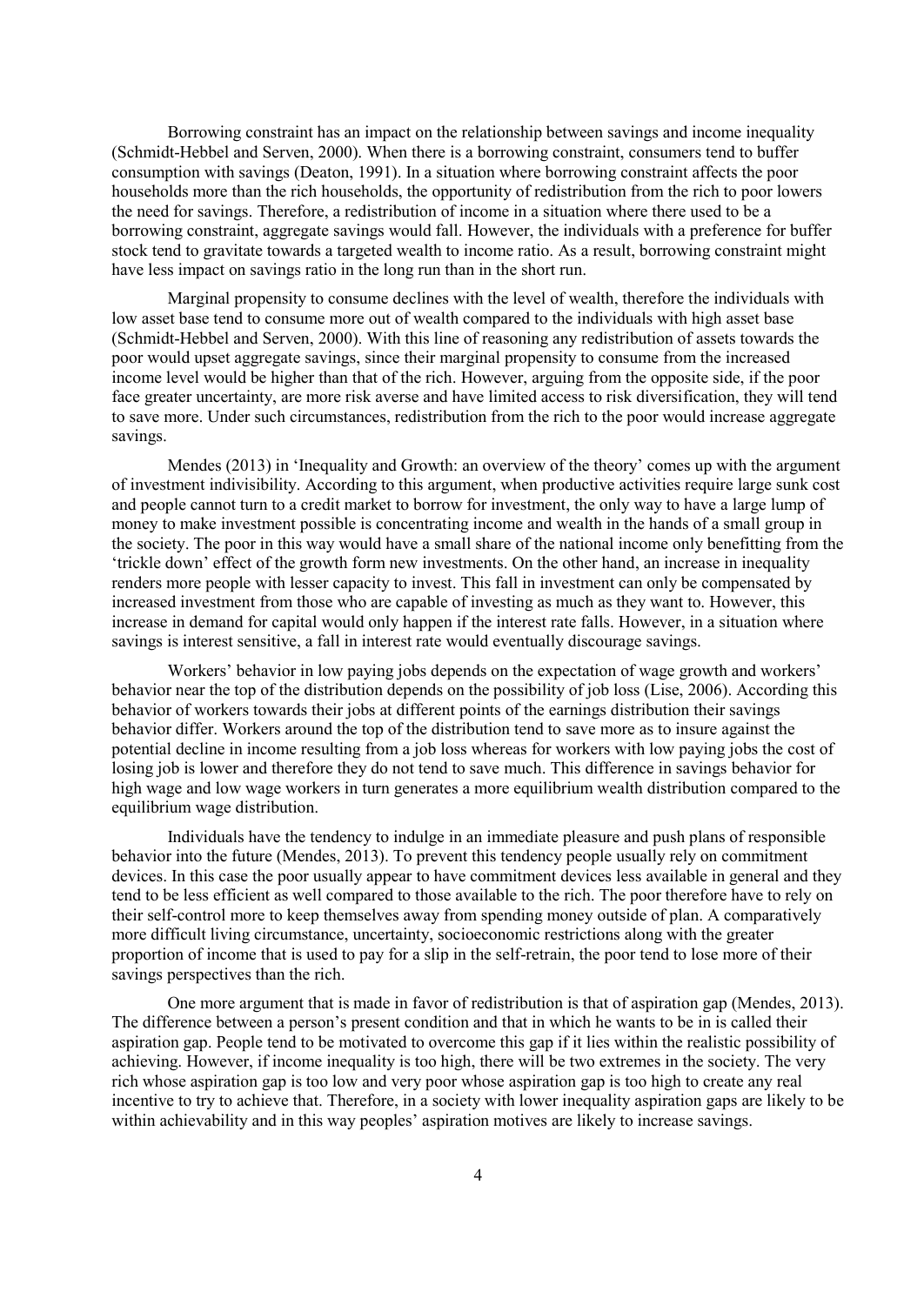The savings motive of the rich can be explained by precautionary motive and bequest motive (Mendes, 2013). The different motives need not be exclusive: Households save for precautionary reasons but with a reasonable expectation that they will be able to pass along unspent balances to their children. As well, the empirical patterns of the data are consistent with an institutional or behavioral mechanism that systematically leads to low levels of savings among the poor. This may be caused by the absence of financial institutions such as pension plans or home ownership necessary to overcome time-inconsistent savings behavior.

Masson, Bayoumi, and Samiei (1998) examine possible determinants of private saving behavior using time-series and cross-sectional data. They work with a large sample of both developed economies and industrial economies. According to their conclusion demographics and growth rate are important in determining savings. In their paper, they also point out a threshold behavior of savings. They state that, per capita GDP increases savings when it is lower than the per capita GDP of the USA and it decreases savings when it is higher than the per capita GDP of the USA.

#### **2.2. Savings Pattern in Bangladesh**

We scrutinize the savings GDP ratio for Bangladesh from the period of 1971 to 2015, taking data from World Development Indicator, World Bank. Looking at savings in Bangladesh one can see that there



 *Source: WDI, World Bank, 2016.*

In the beginning years, savings was vulnerable and we depended heavily on aid from neighboring countries and well-wihers as we struggled to recover from the damage of war and famine. During this period of rigorous nationalization of our industries, banks, insurances and public enterprises our savings behaved rather erratically.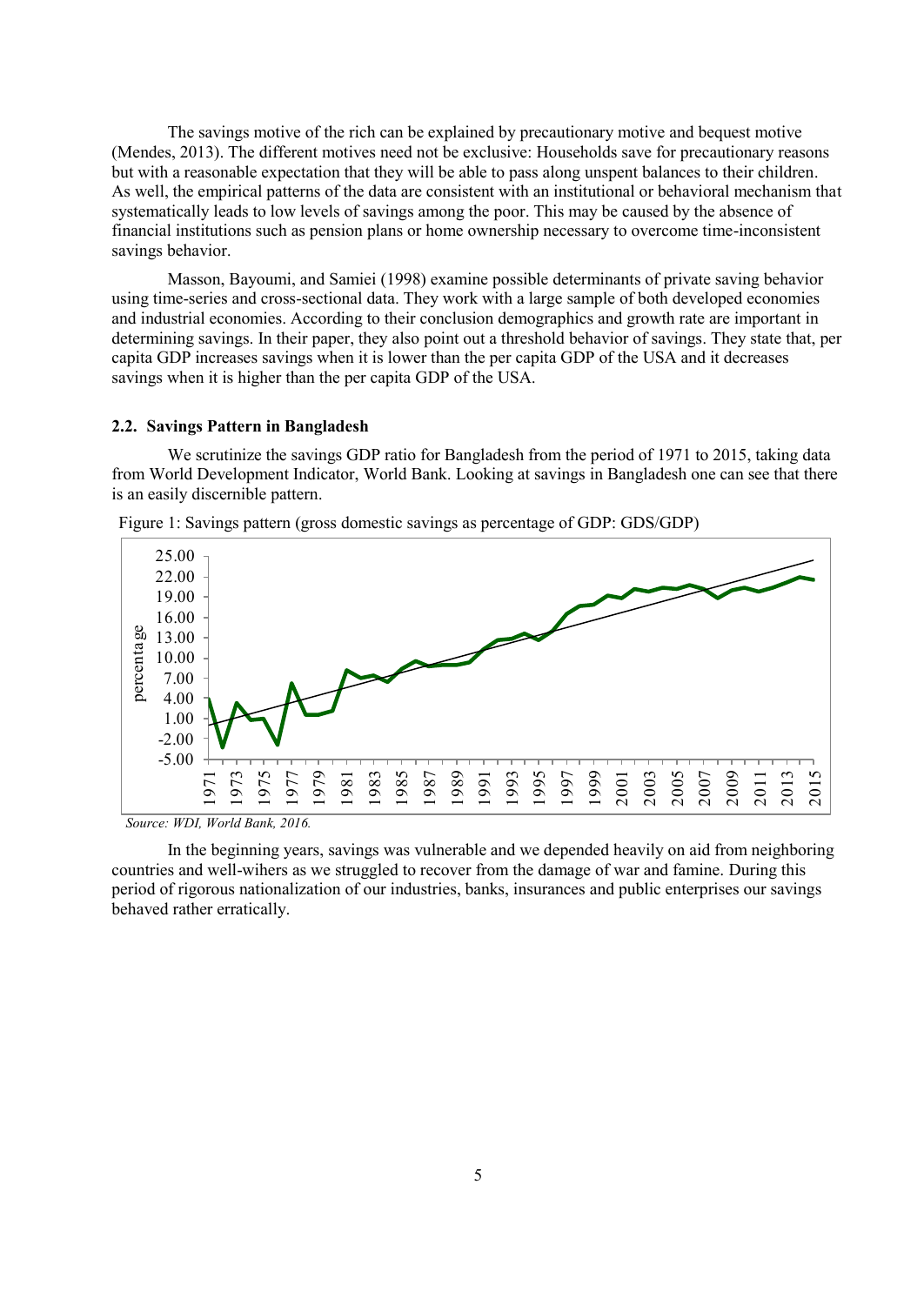





*Source: WDI, World Bank, 2016. Source: WDI, World Bank, 2016.*

In the second half of the first decade, our savings picked up a moderate/steady pace as government began to denationalize public sector enterprises in 1976. Government announced the New Industrial Policy (NIP) in 1982 manifested in withdrawal of food and agricultural subsidies, privatization of state owned enterprises, reduction of tariff and non tariff import restrictions, boosting exports. (The Vibrant Bangladesh, Bangladesh Bank, 2015).







With the advent of parliamentary democracy in the newly liberalized Bangladesh came financial sector reforms in 1989 to 1995, new Value added tax (VAT) in 1991, current account convertibility in 1994 and interest rate liberalization. It caused the corporate sector to be profitable, resulting in increased savings. However, denationalization caused dissaving in the public sector and that is why savings rate at this period remained low compared to other economies with the same level of per capita GDP.

Savings rate had a steady growth since the mid 1980s which strengthened more since the early 1990s. Bhattacharya suggests that mobilization of public sector resources and import liberalization around this period without a well developed structure for domestic tax efforts slowed per capita GDP growth even with a remarkably high savings rate.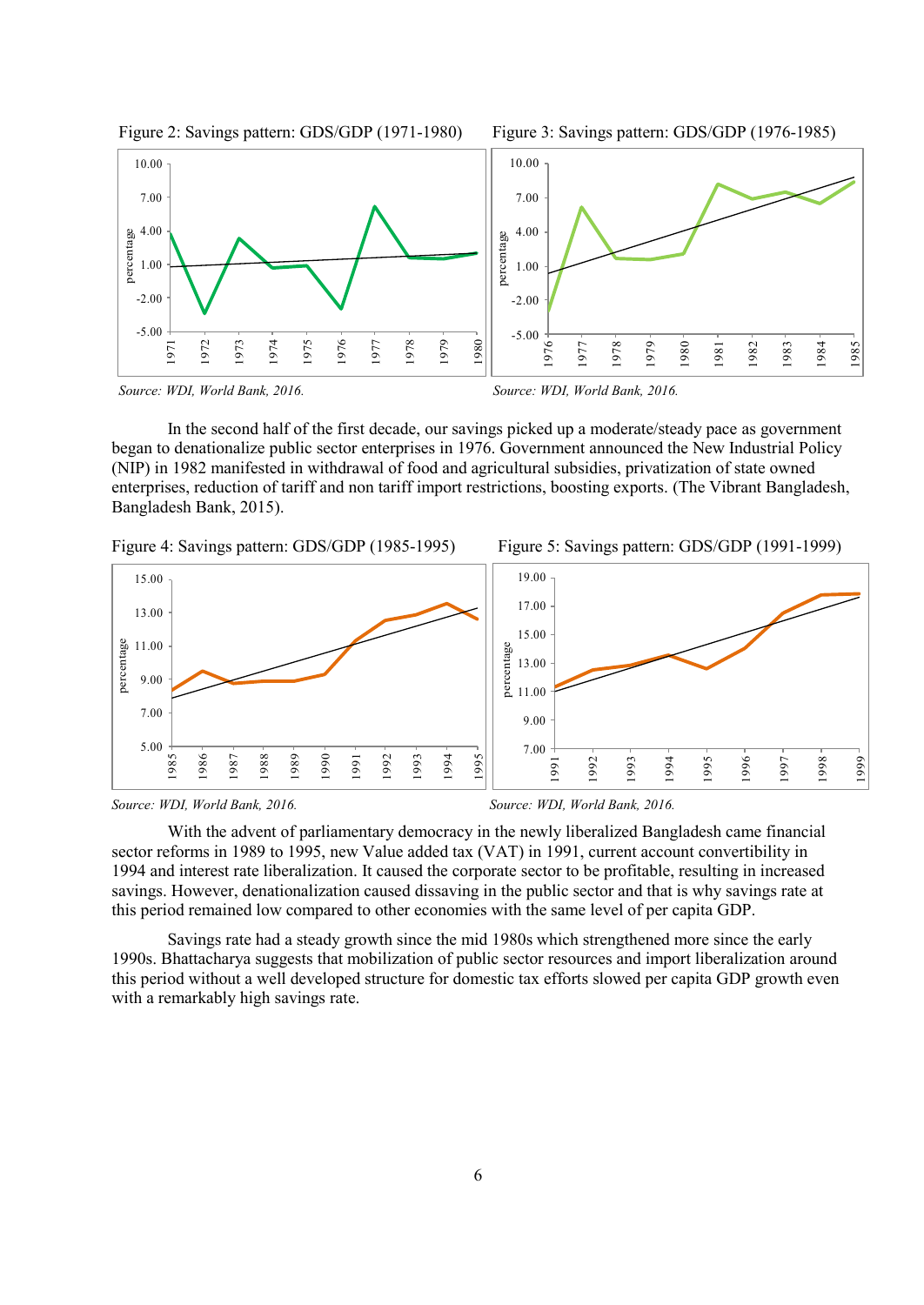



The rise of the savings rate seems to have stagnated during the period from 2002 to 2006 even though it stood high. During this period the central bank switched from fixed exchange rate to flexible exchange rate regime. Bhattacharya attributes this stagnated savings rate largely to deteriorating income distribution as he concludes that poor have a higher propensity to save and with a rising inequality they own a lesser proportion of the growing national income. From 2007, with some fluctuations for a few years savings rate picked up again from 2011. From 2011 to 2014 though there is an increasing trend in savings pattern in 2015 savings rate decreases and becomes 21.47 percent.

Agrawal, Sahoo and Dash (2008) studied the savings behavior of five South Asian countries. They applied cointegration method for their data for all the South Asian countries except Bangladesh using World Development Indicator of World Bank for data up to 2004. They found both total savings and private savings are stationary along with all the other variables, except income. In such a situation, income did not seem to form any long run relationship with the other variables. They applied an Autoregressive Distributive Lag model for Bangladesh. They found the impact of growth of per capita income on savings to be significant also the coefficient to be very large and significant. They also found real interest rate, banking facility to have a positive and significant effect on savings while foreign savings and dependency rate to be a negative and significant effect. They found that public savings has a negative and statistically significant relationship with private savings. They attribute the increase in tax collection and lower spending on social sectors to increase public savings reducing people's disposable income and resulting in lower private savings. Testing Granger causality for per capita income growth and savings, they found a bi-directional relationship.

## **2.3. Inequality Pattern in Bangladesh**

Osmani and Sen (2011) in their paper "Inequality in rural Bnagladesh in the 2000s: Trends and causes" explore the pattern of inequality that emerged in rural Bangladesh in the decade of 2000. They explain that overall savings rate in rural Bangladesh has increased from a mere 14 percent to 22 percent during the decade and attributed this rise to the rise of savings by the top quintile from 32 percent to 54 percent along with a fall in the rate of consumption. Even though this behavior was quite plausible, the increase in dissaving (negative saving) by the bottom quintile was not equally easy to fathom. A fall in the absolute income when associated with an increased rate of dissaving can be explained by the intertemporal optimization behavior; as one borrows to stay at the consumption level in line with the permanent income. However, in the last decade absolute income of the bottom quintile did not fall, rather it increased. Here, the negative savings even with increase in absolute income is explained as an effect of availability of easy credit.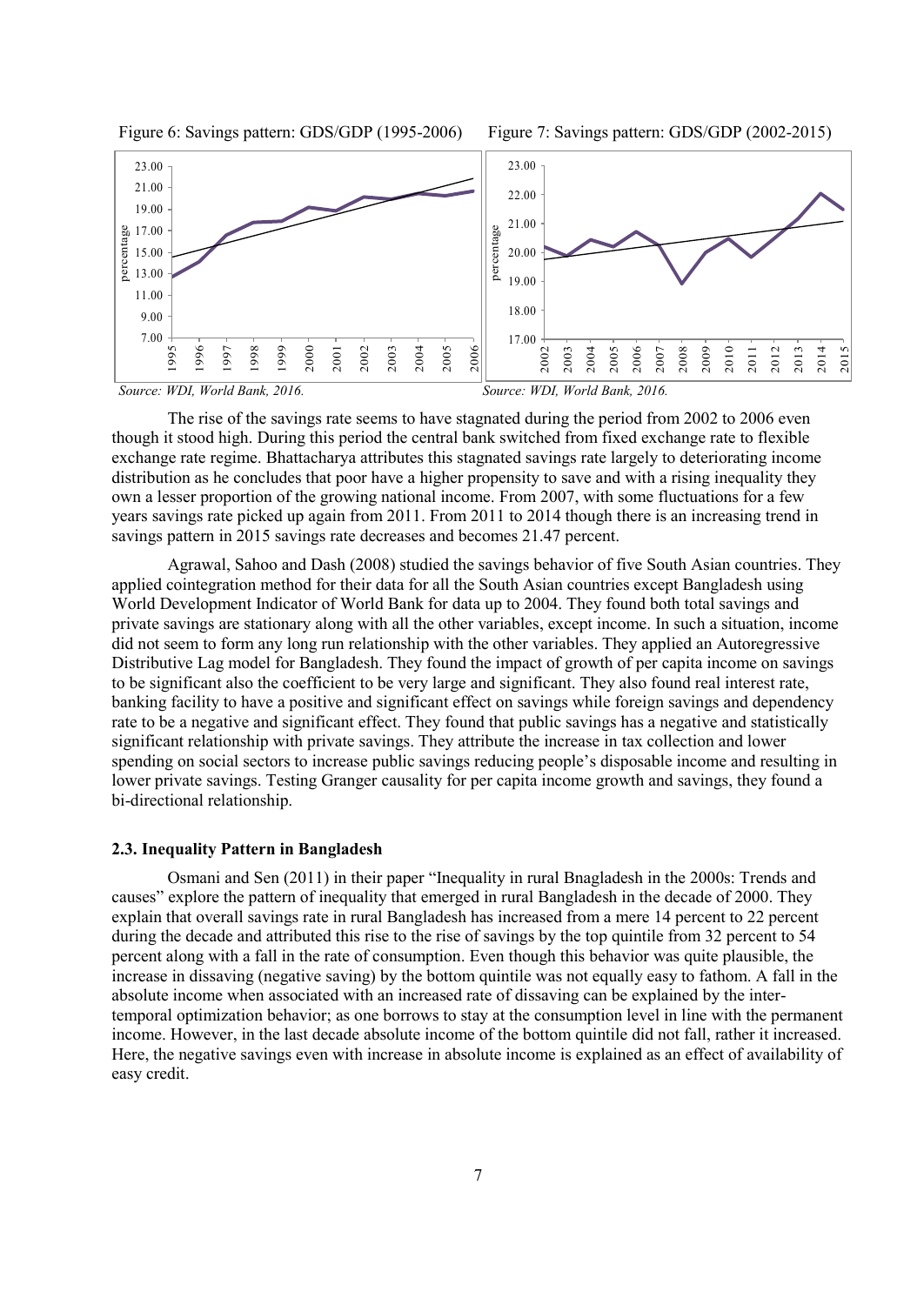To justify this explanation Osmani and Sen developed hypothesis about the shapes of consumption functions under different degrees of liquidity constraint and then checked the hypothesis for the experience of the last decade. Their hypothesis was that with a liquidity constraint the consumption function will be a steeper function of income and liquidity, with a lower intercept; meaning a minimum liquidity access when income is zero incontrast to an unconstrained consumption function. The data fitted this hypothesis indicting that they were already consuming very well below their permanent income level and easy availability of liquidity through the massive expansion of microcredit by the end of the decade.

Osmani and Sen (2011) updated a series of inequality estimated by Azizur Rahman Khan (2005). Khan's series was for the years 1991-92 to 2005 which Osmani and Sen updated up to 2010 for rural Bangladesh with data from the survey under the Dynamics of Rural Poverty Project of the Institute of Microfinance. They shed light on two stark features of inequality situation in rural Bangladesh from the data set; one, the rising trend in income inequality since the early 1990s and two, opposed to income inequality consumption inequality remained stable during the same period. Osmani and Sen further explored the widening of income equality. They divided total population into several groups by a number of alternative criteria–—namely, occupation, landownership class, educational status and location. In their attempt to find the underlying reason of income inequality they examine the inequality situation very thoroughly exploring the changes in inequality for the income distribution of each group and also by exploring changes in inequality with each group as well as between the groups.

For the occupational groups they found that those who were self employed in non agriculture experienced the largest change in inequality situation as their Gini coefficient rose by 15 percentage points compared to a 10 percentage point increase for the rural population on the whole. The group according to land ownership the landless and the functionally landless group experienced the least increase, a 6 percentage point increase while on an average rural inequality increased by 10 percentage point. For the classification according to the education level of the household head the group with primary income but no secondary income experienced the highest rise in inequality of 16 percentage points while the group with education beyond the higher secondary level experienced the least rise in inequality of 3 percentage points.

For last category according to divisions both the top and the bottom one according to inequality position Barisal and Sylhet respectively experienced less than average increase in inequality. They then go along to examine inequality in the rural population of Bangladesh within group and between groups. They find that within group inequality accounted for 90 percent of inequality for both 2000 and 2010 and that it also increased over time. This phenomenon draws the conclusion that inequality is present in all socio economic groups.

They further divide the rural households into quintile from the ascending order of income per capita and examine the inequality situation. They compared the growth of per capita income of each quintile and the ratio of per capita income of each quintile to the first quintile's. Data reveals that per capita income increased the fastest for the richest quintile as well as the ratio of per capita income of richest quintile to the poorest quintile. The ratio of per capita income of the poorest quintile to the richest quintile went up to 9.7 percent in 2010 from 6.3 percent in 2000. Also growth of per capita income was higher for richer quintiles.

They conclude from here that the rise in inequality of the last decade was due to a sharp increase in the income of the richest quintile of the population compared to the others. Moreover, from a percentile growth incidence graph they show that, growth in per capita income was above the men income only after the 80th percentile. Compelled by these finding they explored the income component-wise growth for the top five quintiles of income groups. Non-agriculture income sources and especially foreign remittance turned out to have very high growth contributing to rural income inequality.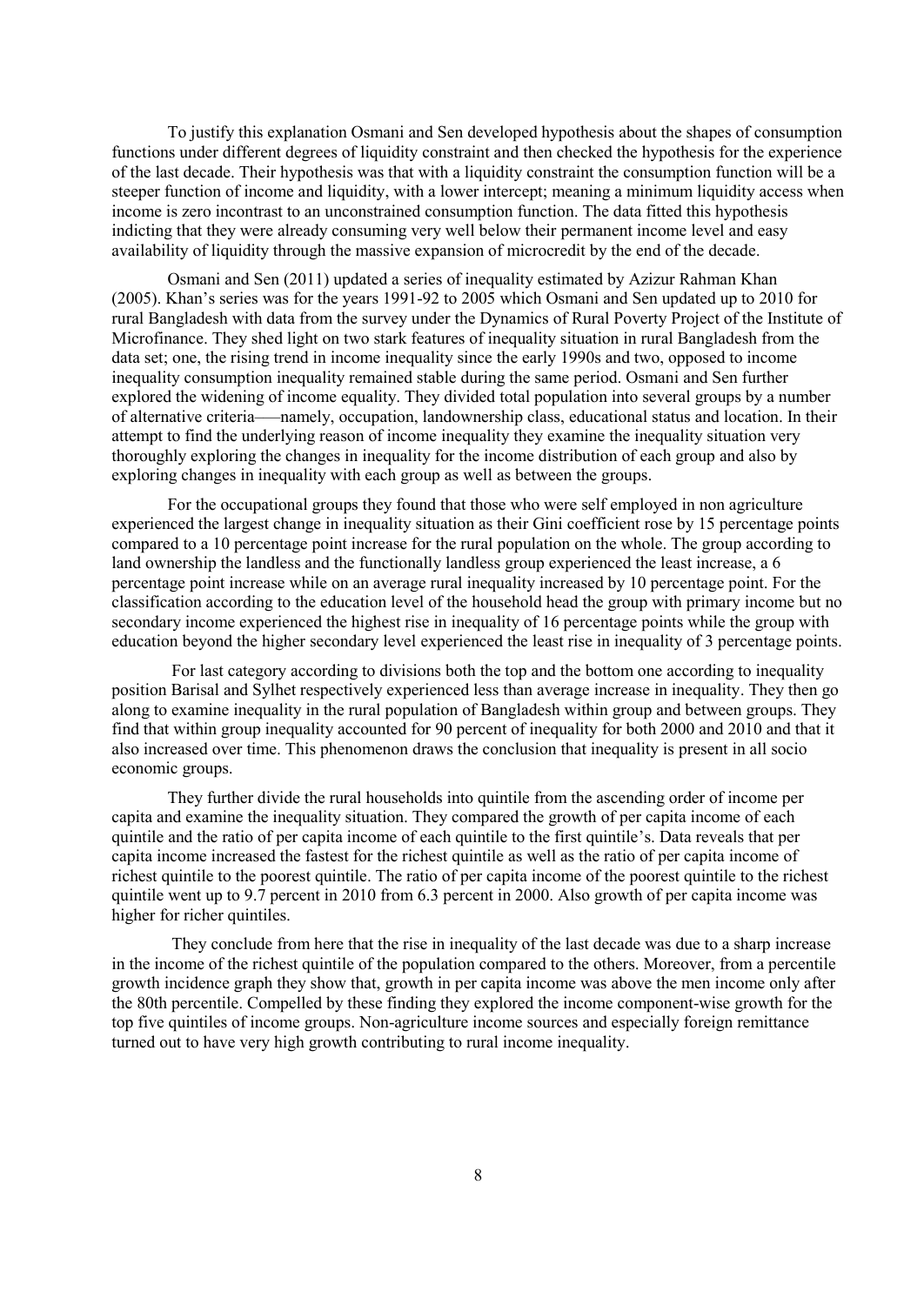They further perform a Gini-decomposition for three broad categories of income source, namely agricultural income, non-agricultural income and transfer income. Defining marginal effect as the effect of one percentage change in the income from a certain income source in Gini coefficient they find that transfer income causes the most inequality in rural Bangladesh while income from agriculture causes the least. Similar effects are found with respect to magnitude of change as well. However, the contribution of income from non-agriculture sources on inequality remained the same over the years while the impact of transfer income increased and accounted for as much as 80 percent rise in inequality in rural Bangladesh.

To examine why these two sources of income cause inequality they identified three criteria of judgment; the distribution of income from that source, the correlation of income from that source with the total income and the share of income from that source in the total income. For remittance income and nonagriculture self employment income both correlation with and share of total income increased for income from these two sources. Moreover, their data set permit them to suggest that households involved in both of the earning sources were already from the better off segment of income level who are more likely to be capable of spend the large initial expense of such endeavours and seize such opportunities.

Kamal (2014) in his paper "Asset Based Poverty and Wealth Accumulation in Low Income Households in Bangladesh" in December 2014 they bring forth information about asset based measurement of poverty for Bangladesh with the argument that wealth based disparities can identify which group in the population needs social protection. In doing that they picked out a few useful savings behavior of households. They distinguish between buffer assets and productive assets, where buffer assets are accrued at the opportunity cost of productive assets and the at the cost of foregone consumption. Another thought provoking argument that they raise is that, the burden of high lending rate is eventually born by the consumers as they make purchases.

Osmani (2015) in his paper "Linking Equity and Growth in Bangladesh" in January 2015, A Background paper prepared for The Seventh Five Year Plan of the Government of Bangladesh, explores the idea that growth and inequality have a two-way-causation impacting each other simultaneously. Kuznet's 'inverted U' hypothesis in the early years (1955) was that rising inequality was part of the growth process. Long debates and empirical experiments did not find any concrete relationship between growth and inequality. However, this hypothesis proved real for the Asian countries. With this new awakening Kuznet's hypothesis asks for a more thought-out interpretation. Perhaps the interpretation is that, even though the market has a natural tendency to have rising inequality with rising growth it is not 'a law' and can be countered with effective policy choices.

The inevitable question then rose that does the policy intervention have any trade-off with growth. To answer this very crucial question the other side of the causation needed to be explored; the impact of inequality on growth. Osmani (2015) identified four channels that transmit the impact of inequality on growth. Savings is one of them.

#### **2.4. Discussion**

As we discussed the inequality pattern and savings behavior in Bangladesh and the existing theoretical and empirical work in the field, we came to understand a few of the features of the relationship and the perspective of the relationship in Bangladesh.

- a. Gross Domestic Savings as percentage of GDP can be interpreted as average propensity to save, i.e. the increase in savings on an average due a one unit increase in GDP on an average. It is different from marginal propensity to save. The average propensity to save in Bangladesh has been on a growing trend and has had a faster growth than that of GDP itself.
- b. Income inequality in Bangladesh measured by gini co-efficient has been growing till the late 1990s and attained a peak during the mid 90s. After that it continued on a slow falling trend.
- c. The work of Osmani and Sen (2011) provides a vital point about the economy of Bangladesh. We learn that the poor among our rural population is consuming below their permanent income level and that easy access to credit impacts their savings behavior heavily. Even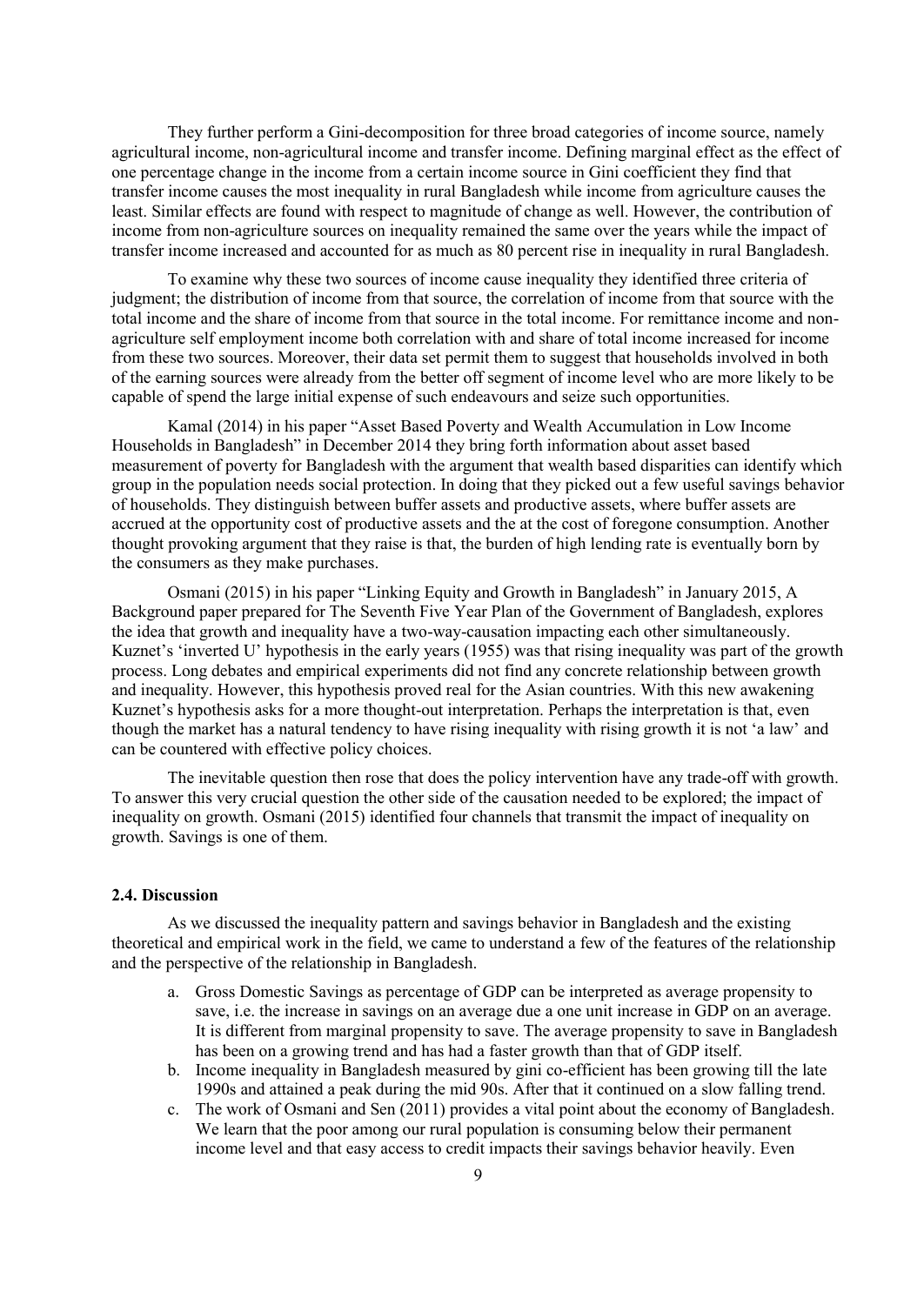though credit availability initially triggers dissaving in this population, the duration and extent of available credit may have some different impact.

- d. Osmani and Sen (2011) also find that consumption inequality in Bangladesh unlike income inequality remained almost the same since the early 1990s.
- e. Kamal(2014) summarizes that the burden of high lending rate is eventually borne by the consumers. This leads to the conclusion that if the upper income class of the society consists mostly of entrepreneurs, high disparity in lending and deposit rate becomes an automatic mechanism for increasing inequality.
- f. Real interest rate is an important variable for the relationship of income inequality and savings behavior. Therefore, the relationship of real interest rate and savings for Bangladesh needs to be explored as well.
- g. The ease of savings mobilization, availability of savings instruments and the existence and extent of social safety nets are important factors in determining the impact of income inequality on savings behavior.
- h. The degree of inequality, especially the extent of access to opportunities is also an important determinant of savings and income inequality relationship (Mendes 2013).
- i. Looking at GDP growth and gini coefficient (Figure 3 in appendix) we see no co-movement between them. This implies that if we aim for less inequality it would not hamper growth for Bangladesh.

## **2.5. Income inequality and savings to GDP ratio in Bangladesh**



Figure 8: Gross domestic savings as percentage of GDP (GDS/GDP) and Gini Coefficient

Now if we look at gross domestic savings as percentage of GDP and Gini Coefficient we can see that from 1993 till 2002 inequality grew and then fell, while within this time savings took an upward pace. At the peak of Gini coefficient savings growth sharpened. Since 2002 Gini coefficient continued to fall and savings continued on the rising path with only a temporary setback in 2008, around the time period of global financial crisis.

We tested for unite root for the series gini-coefficient and gross domestic savings as percentage of GDP. We found that gross domestic savings as percentage of GDP is a non-stationary process, I(1). However, Gini-coefficient as expected is a stationary process, I(0); given the few data points that we have from.

*Source: WDI, World Bank, 2016.*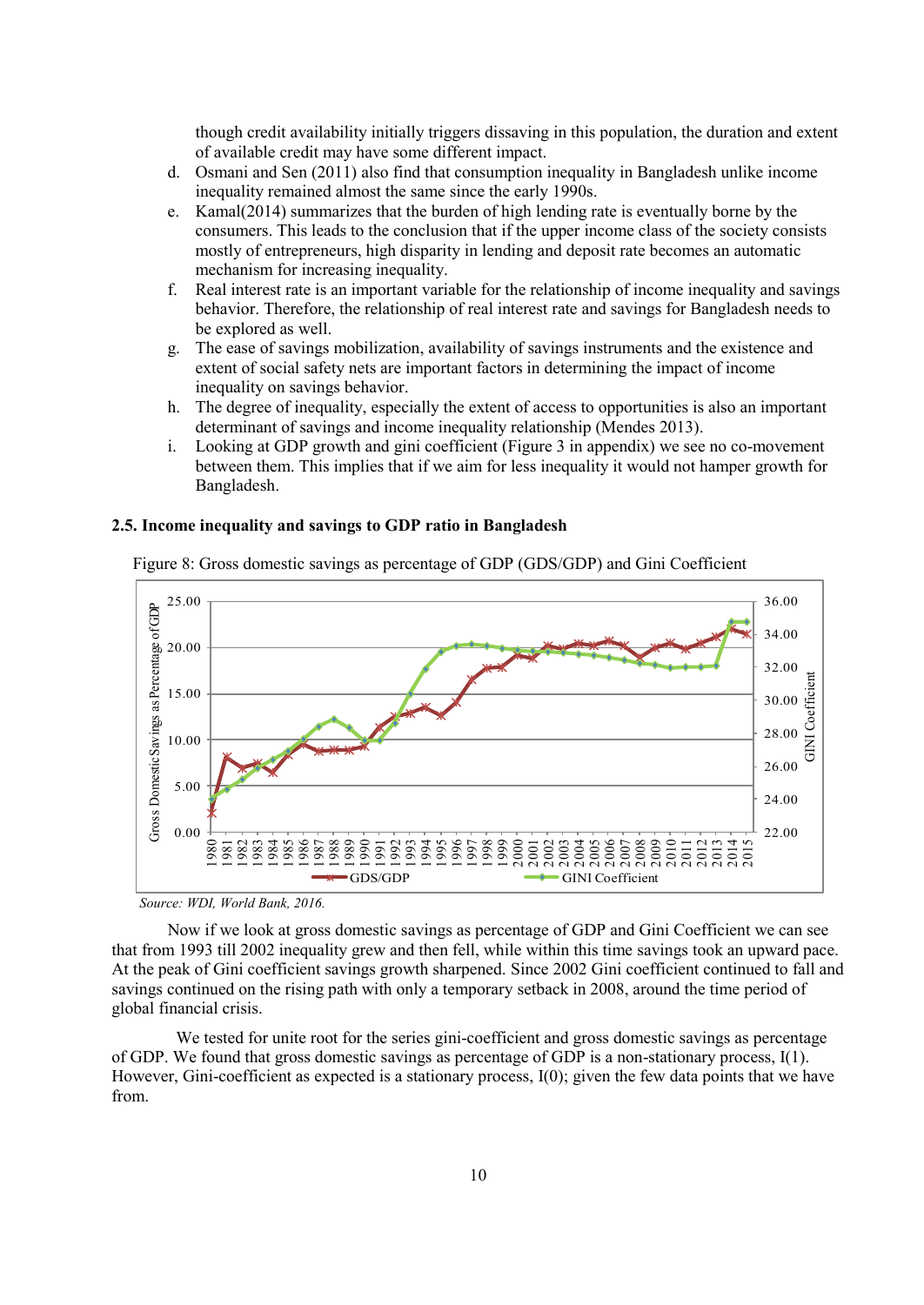We tested for granger causality between first difference of Gross Domestic Savings as percentage of GDP and Gini-coefficient. We found no causal relationship between savings and income inequality. This finding is contradictory to the finding that the relationship of savings and inequality is bi-directional in the case of Bangladesh in Agrawal, Sahoo and Dash's work in 2008. Thus the relationship demands further work.



*Source: WDI, World Bank, 2016.* 

The above image shows the Hordrick-Prescott trend line for gini coefficient and savings GDP ratio. We can see that savings GDP is has an increasing trend while gini coefficient has an increasing trend initially and then a decreasing trend. Since 1980 up to 1996 both savings GDP ratio and gini coefficient, the measure of income inequality, increased sharply. In the mid 1990s the growth of income inequality slowed down however, savings ratio continued at its sharp pace. In the beginning years of the 2000s income inequality started falling and the growth of savings ratio slowed down.

The economic liberalization of the mid 1990s in Bangladesh starting with the financial sector reforms in 1989 to 1995; new Value added tax (VAT) in 1991, current account convertibility in 1994 and interest rate liberalization caused the corporate sector to be profitable. It increased the income capacity of the poor and increased savings. In the absence of adequate number of data observations we cannot apply econometric tools however, we can visualize that liberalization brought a change in the relationship of income inequality and savings ratio.

Feraboli and Trimborn (2008) answer the question how different households are affected by trade liberalization by investigating the impact of Ukraine's Association Agreement with European Union. They conclud that trade liberalization in itself is did not make any pareto improvement in Jordan. They also find that in the long run income gap will increase due to trade liberalization as rich households experience comparatively larger capital income in the long run due to more investment incentive.

Ben Naceur and Zhang (2016) examine the impact of financial development on income distribution. They find that among the several dimensions of financial development: financial access, efficiency, stability and liberalization, financial liberalization aggravates income inequality. Moreover, it is the development of the banking sector than the stock market that has consequential influence on changing income inequality. They therefore prescribe macroeconomic stability and reforms in order to ascertain poverty reduction and income equality from financial development and liberalization.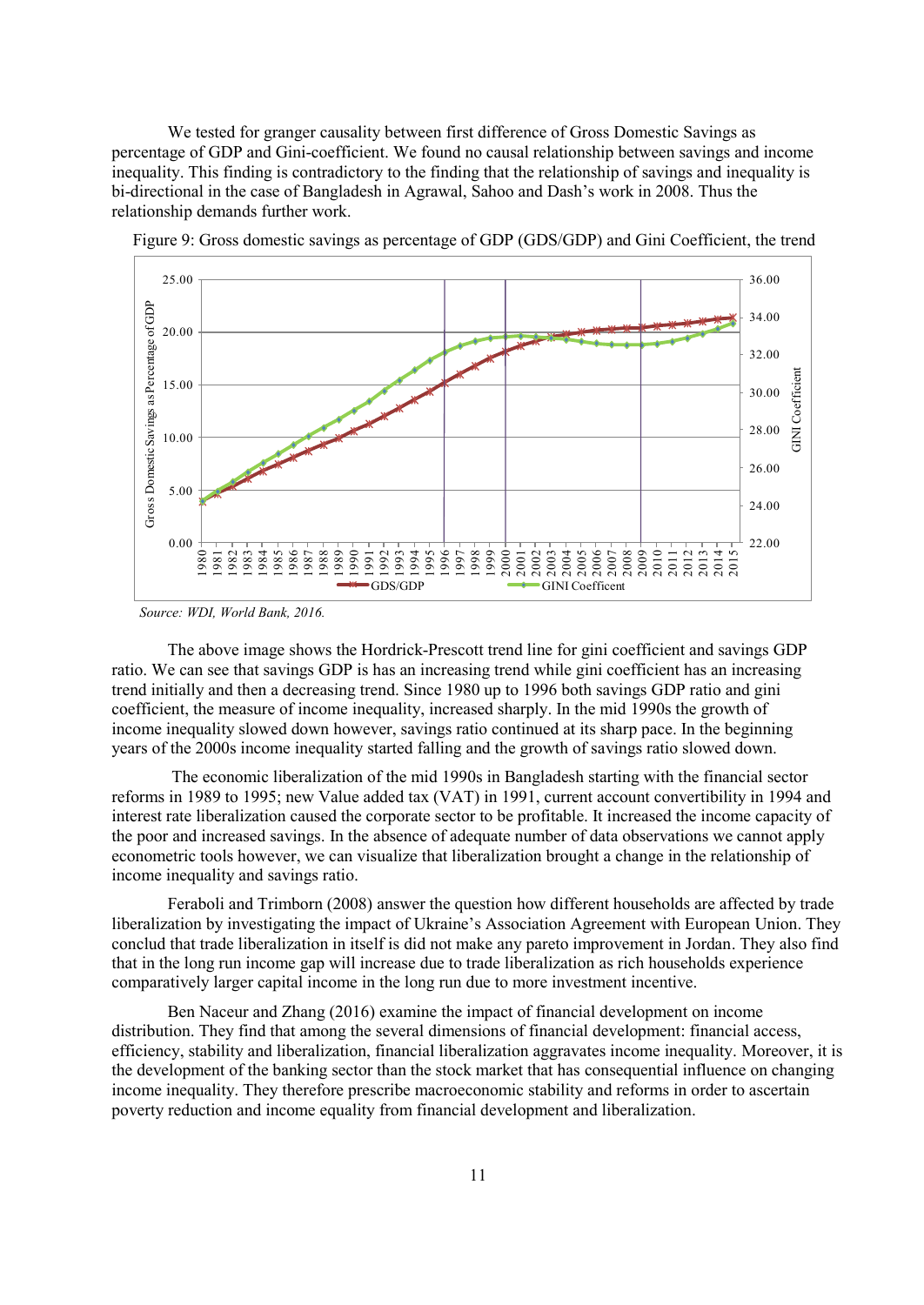Evans (2014) explored the impact of financial liberalization on income inequality for a number of developed and developing economies. He finds that financial growth mostly aggravates inequality. However, from the evidence of Brazil and Germany he concludes that cautious government policy can counter this effect of liberalization on inequality.

As long as the return on capital exceeds the rate of growth of the economy it causes the concentration of wealth to increase in the long run (Piketty, 2014). It is called the Piketty condition. This and the empirical evidences fit the notion that across all the countries wealth is more strongly concentrated than income. Therefore, a sufficiently large enough difference between the return on capital and the rate of growth of the economy is the reason behind wealth inequality.

In this context, Kramer (2015) in his paper "Inequality dynamics with different saving ratios" argues that the term sufficiently large enough is of prominence because, part of capital earning is used for consumption. Therefore, an explicit explanation of the Piketty condition could state that for inequality to intensify the proportion of savings from the return on capital needs to exceed the rate of growth of the economy.

The findings for Bangladesh however, on liberalization and income inequality as shown in figure 8 and 9, do not endorse the story of increasing income inequality with the pace of liberalization as suggested in the studies of Feraboli and Trimborn, Ben Naceur and Zhang, and Evans.

## **3. Conclusion**

We have collected and summarized the existing literature regarding the impact of income inequality on savings. As mentioned before a literature survey on this relationship concluded that most recent theoretical studies do not find any concrete relationship. Moreover, the empirical studies do not find any significant relationship between the two variables. Both theoretically and empirically this relationship is ambiguous and there is a lot of scope for exploring the case of Bangladesh.

Savings behavior in Bangladesh needs to be explored thoroughly with more data. We did not find any exhaustive work on the subject. Deeper scrutiny with component wise break down of savings for private and public savings, and further within private savings, corporate savings and household savings is necessary.

The pattern of movement of savings and income inequality in Bangladesh answers two questions about their relationship:

- i. Whether savings and income inequality has a strictly linear relationship?
- ii. Does the direction of the correlation differ with different policies?

The series of income inequality and savings demonstrate a non linear relation. Savings behave differently at different level of income inequality. Moreover, this non linear relationship is due to changes in economic policy. From our data set we can see that economic liberalization has improved the inequality situation of our country and caused savings GDP ratio to increase.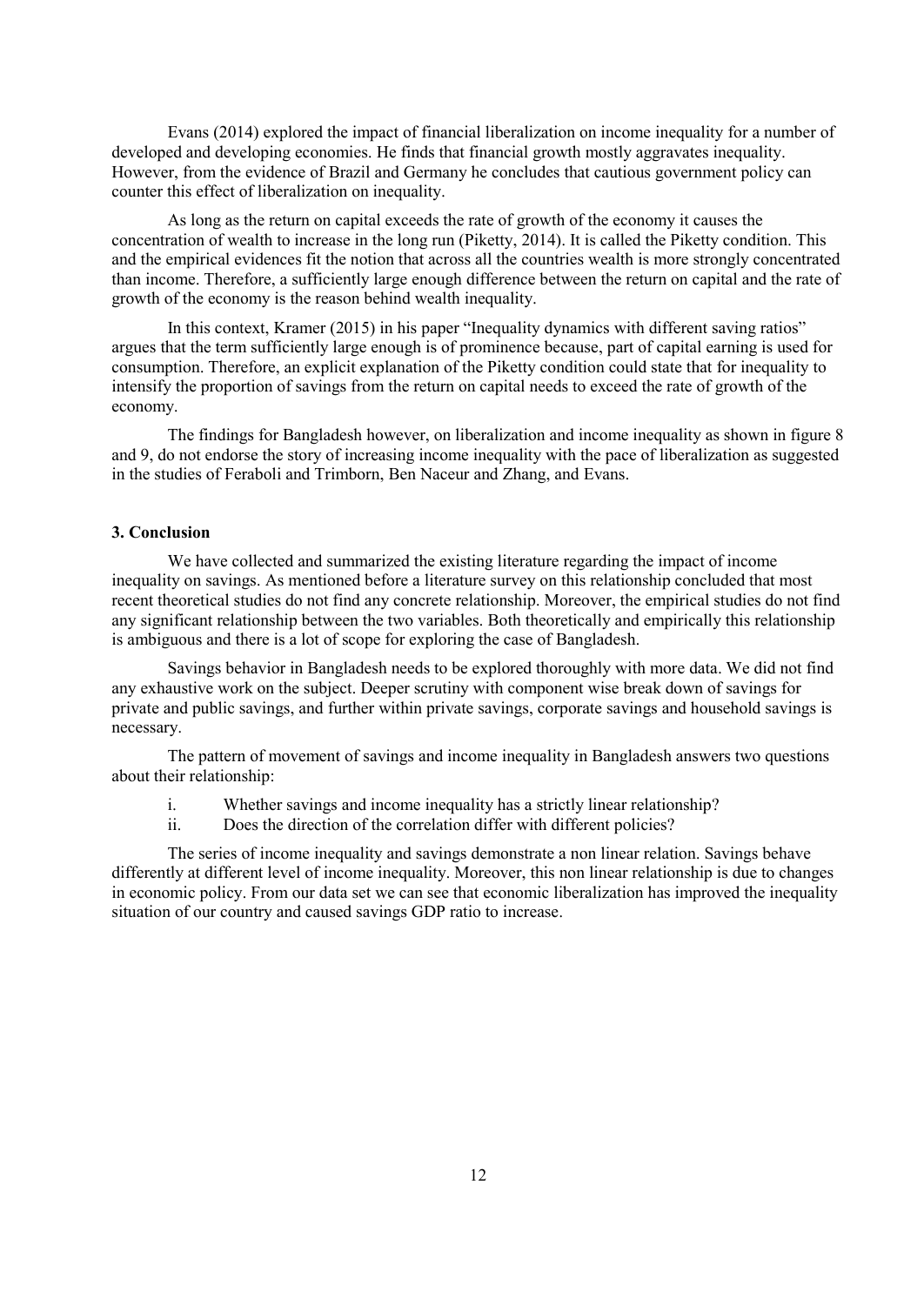#### **References**

- Agrawal, P., Sahoo, P., & Dash, R. K. (2009). *Savings behaviour in South Asia,* Journal of Policy Modeling, 31(2), 208-224.
- Alvarez-Cuadrado, F. and Vilalta, M. E.-A. (2012), *Income inequality and saving*, IZA Discussion Paper 7083, Institute for the Study of Labor
- Ben Naceur, S., & Zhang, R. (2016). *Financial development, inequality and poverty: some international evidence.* IMF Working Paper, Institute for Capacity Development.
- Dusenberry, J. S. (1949). *Income, Savings, and the Theory of Consumer Behavior,* Harvard University Press, Cambridge, MA.
- Evans, T. (2014). *The impact of financial liberalization on income inequality.* International Journal of Labour Research, 6(1), 129.
- Feraboli, O. E., & Trimborn, T. (2008). *Trade liberalization and income distribution: A CGE model for Jordan.* In International Trade and Finance Association Conference Papers (p. 8). bepress.
- Friedman, M. (1957). *A theory of the consumption function* (pp. 20-37), Princeton University Press.
- Kamal, J. B. (2014). *Asset based poverty and wealth accumulation in low income households in Bangladesh,* The Bangladesh Development Studies, 37(4), 35-51.
- Krämer, H. (2015). *Inequality dynamics with different saving ratios*, Karlshrue University of Applied Sciences, Discussion papers, ISSN 2198-2015
- Li, H., & Zou, H. F. (2004). *Savings and income distribution*, Annals of Economics and Finance, 5(2), 245-270.
- Lise, J. (2012). *On-the-job search and precautionary savings,* The Review of Economic Studies, rds042.
- Masson, P. R., Bayoumi, T., & Samiei, H. (1998). *International evidence on the determinants of private saving*. The World Bank Economic Review,12(3), 483-501.
- Mendes, M. (2013). *Inequality and Growth: an overview of the theory* (Desigualdade e Crescimento: uma revisão da literatura), Brasília: Núcleo de Estudos e Pesquisas/CONLEG/Senado, ago/2013 (Texto para Discussão nº 131). Disponível em: www.senado.leg.br/estudos. Acesso em 1º ago. 2013
- Modigliani, F., & Brumberg, R. (1954). *Utility analysis and the consumption function: An interpretation of cross-section data, Franco Modigliani*, *1*.
- Osmani, S. R. & Sen, B. (2011). *Inequality in Rural Bangladesh in the 2000s: Trends and Causes*. The Bangladesh Development Studies, 34(4), 1-36.
- Osmani, S. R. (2015). *Linking Equity and Growth in Bangladesh*, Bangladesh: Ministry of Planning.
- Piketty, T. (2014). Capital in the 21 Century, (pp 480, 351, 361), MA: Harvard Univ. Press.
- Schmidt-Hebbel, K., & Serven, L. (2000). *'Does income inequality raise aggregate saving?'* Journal of Development Economics, 61(2), 417-446.
- *Vibrant Bangladesh, A stable and potential economy, An illustrative time series approach 2015*. (2015), Bangladesh Bank, Dhaka.
- WDI, (2016). World Bank at [http://databank.worldbank.org,](http://databank.worldbank.org/) accessed in April, 2016.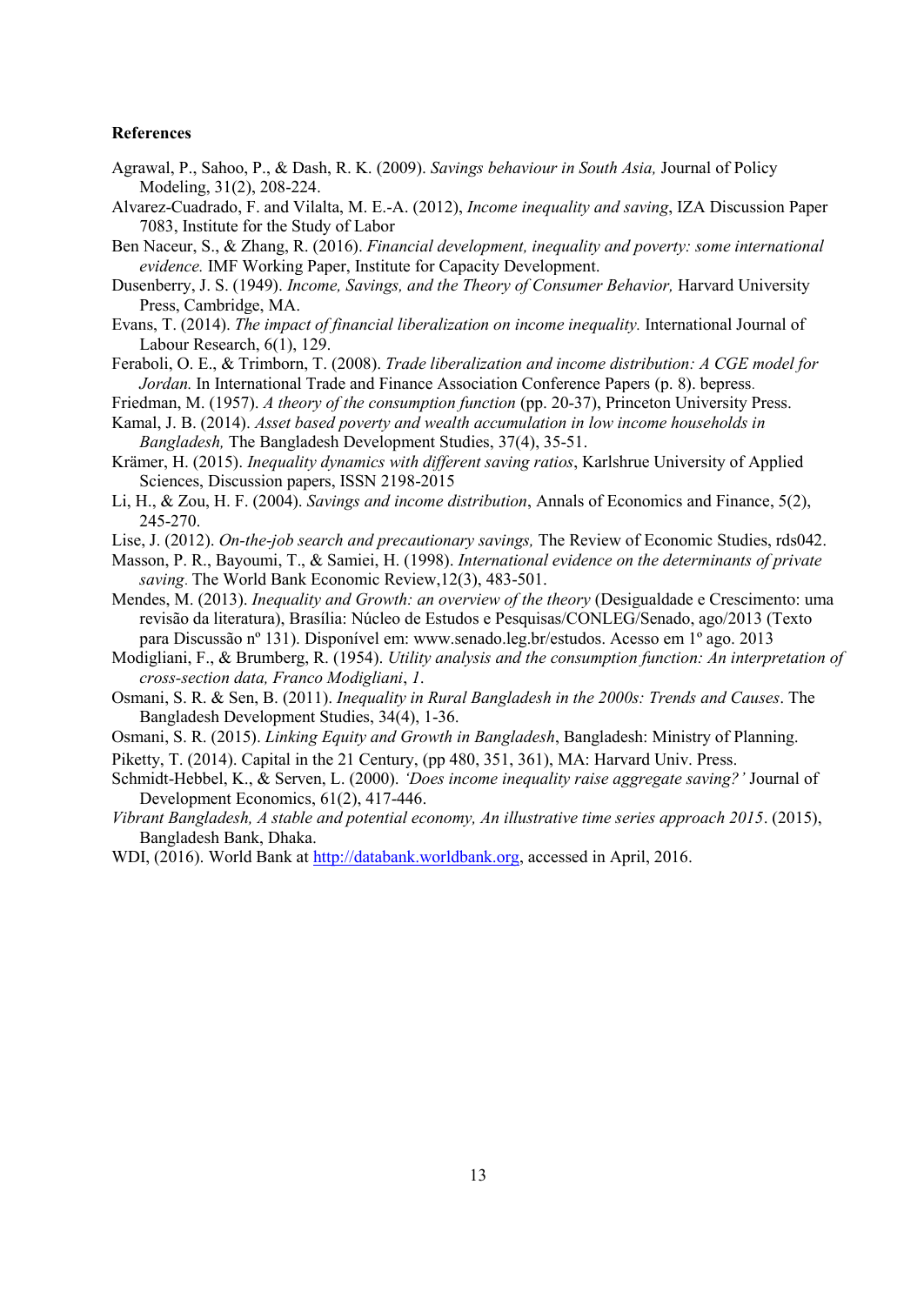## **APPENDIX**





*Source: WDI, World Bank, 2016.* 





*Source: WDI, World Bank, 2016.*